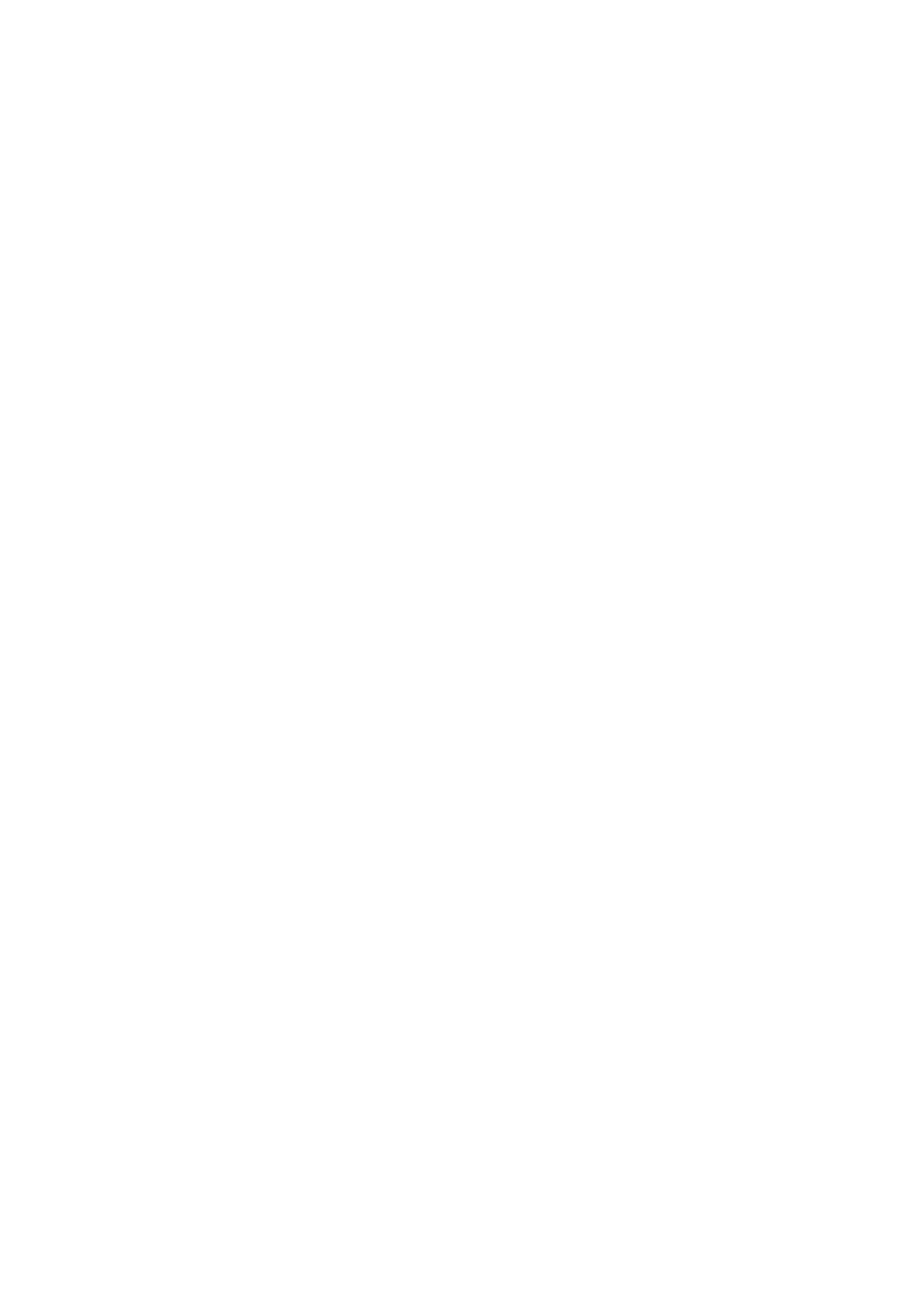# **Eastern Cyclo-Cross**

## **League Rules**

- **1.** League membership fees are: Under 10/12 £2, Youth £8, Junior £11, Senior/Women/Veteran - £15.
- **2.** You will receive new disposable numbers at each of the rounds. Riders should provide their own pins. 4 for arm and 4 for back. Numbers should not be folded. Follow instructions at sign on to make sure your number is visible to the judging team. Numbers on backs should be just above the posterior, arm numbers should be at the top side of the arm not on the shoulder. Make sure numbers are correct and are the same.
- **3.** The league shall be open and accessible to any persons wishing to compete, regardless of residence or club/team. Only league members are eligible to score points towards the league
- 4. Riders wanting to qualify for League points must register using the British Cycling system before the closing date of the race in which they want to start collecting points. This is normally the Tuesday before the race.
- **5.** Event results **cannot** be backdated for league points.
- **6.** Those riders over 18 years old that do not possess a BC license/membership will be required to pay £5 for day membership. Juniors 16-18 £2.50 youths 12- 16 £1.50
- **7.** All riders pre-entered or not, are required to sign on and collect their number at each event.
- **8.** Riders shall abide by the rules of racing as set out by British Cycling the sport's National Governing Body. Full handbook can be found on the British Cycling [website](https://www.britishcycling.org.uk/cyclocross/article/bcst_rulebook_and_constitution?c=EN)
- **9.** A prize presentation will be held annually for the awarding of league medals and trophies.
- **10.** Points will be awarded in each category at each event as follows: 1<sup>st</sup> 100pts, 2<sup>nd</sup> 94pts, 3<sup>rd</sup> 90pts, 4<sup>th</sup> 87pts, 5<sup>th</sup> 84pts, 6<sup>th</sup> 81pts, 7<sup>th</sup> 78pts, 8<sup>th</sup> 76pts, 9<sup>th</sup> 74pts, 10<sup>th</sup> 72pts, 11<sup>th</sup> 70pts, diminishing by one point per place from there downwards.
- **11.** The number of counting rounds shall be 60% of total league events e.g. if there are 13 events, a rider will count their best 8 to determine their league position.
- **12.** Team Competition
	- The 3 highest point scorers for each team, over all categories (i.e. Senior/Junior, Women, Veteran 40-49, Veteran 50+, Veteran Women, Youth Boys, Youth Girls, Under 12s and Under 10s) will count towards the Team prize at each event. The club with the highest total will be the team winner on the day.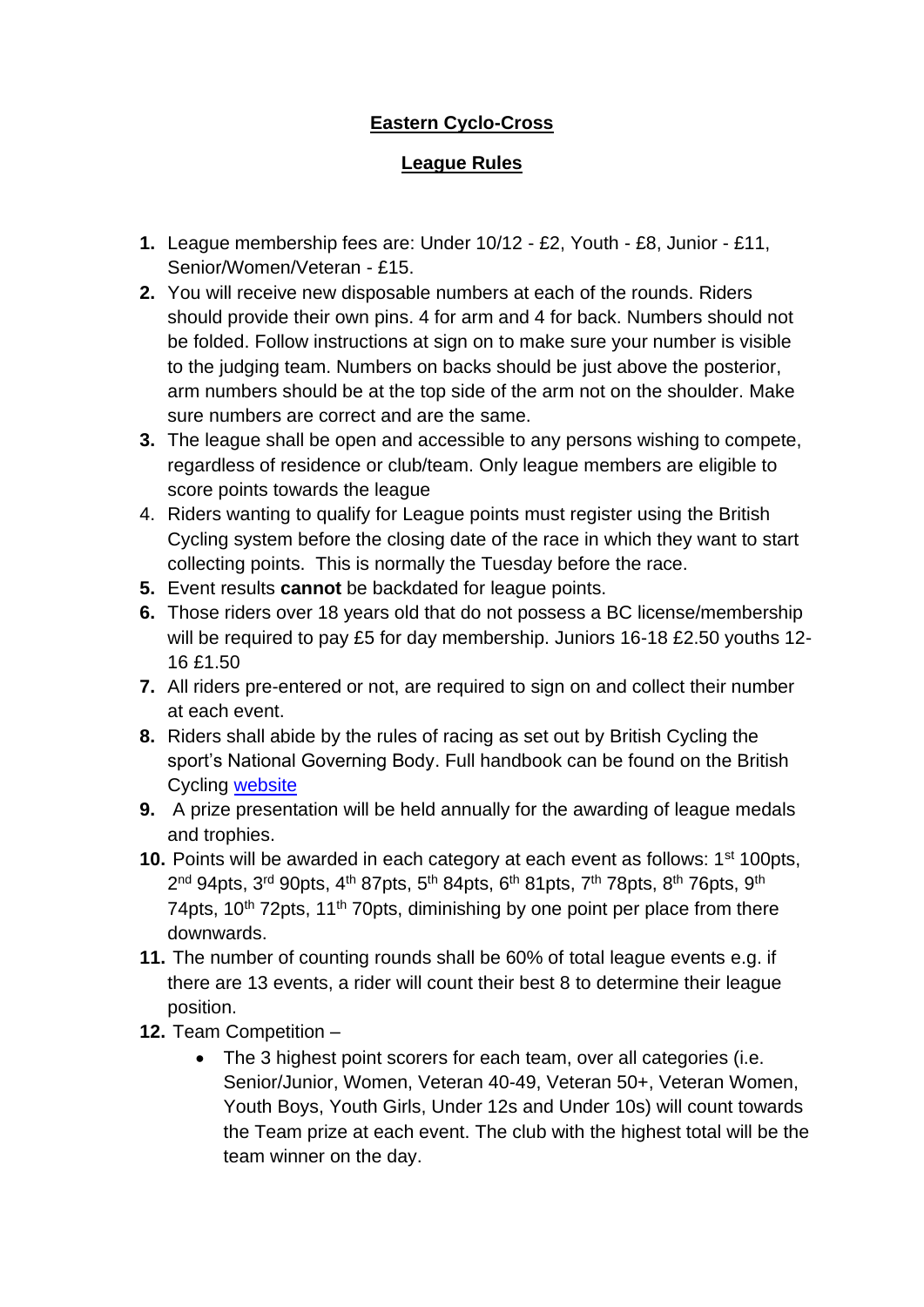- Every club who has a team on the day will be scored thus: 100 points, 94 points, 90 points, 87 points, 84 points, 81 points, 78 points, 76 points, 74 points, 72 points, 70 points, diminishing by one point per place from there on.
- The best counting scores (60% of all events) will count towards the final league positions.
- The best team will be awarded a set of three silver medals at the league presentation.
- Once all events have been completed the three top riders of the winning team, will be decided by –
	- Working out which riders contributed to the team **per** race
	- Count the number of points per rider contributed to each team place
	- If a race has been discarded (over 60% of events) this must be counted **if** there are other events counting of the same value, e.g. a team has ten wins (1000pts) and two second places (188pts). **All events would be counted.**
	- The top three scorers will be counted as '**The Team**'.

## **Rider standards of conduct**

All riders should make themselves aware of the BC rules and code of conduct for cyclocross racing as per rule 8 above.

In addition to this all riders should ride in a manner that is safe and courteous to others. Commissaires will re-iterate this at rider briefings on the grid but in brief:

Riders must not swear, spit, punch or use any method of abuse against another rider, spectator or official under any circumstances.

When lapping another rider call to the left or to the right depending on which side you are passing. The lapped rider should give way when convenient for them to do so, it is the lapping riders responsibility to pass safely. It may be a race but be nice to each other. Most experienced riders will talk to the lapped rider to advise where they want to pass and thank them afterwards.

When passing another rider whilst on the same lap riders should not call left or right but should pass when it is safe to do so. The passed rider does not have to yield, this is a race after all! We would not expect any physical contact between riders. Again, be nice.

Riders should not urinate anywhere at the venue other than the official venue toilets.

During warm up/siting laps there may be others still racing. Riders MUST NOT get close to or pass any riders still racing. Some organisers will use tail end riders that leave the start line when the previous race finishes so you must not pass this rider if they do. It is important to join the course at the start line when the commissaire